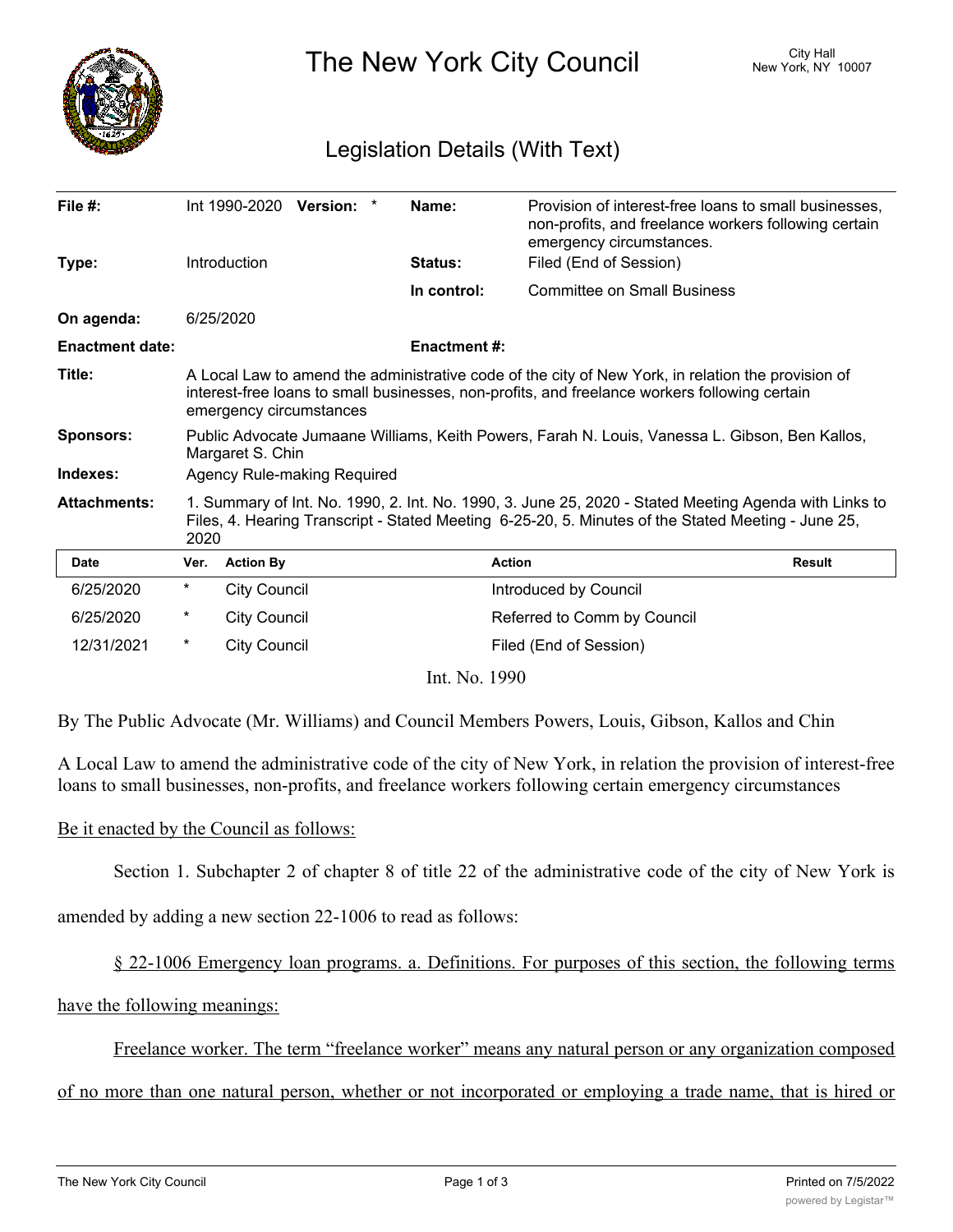retained as an independent contractor by a hiring party to provide services in exchange for compensation.

Interest-free loan. The term "interest-free loan" means a loan with terms including interest rates of zero percent.

Operating expenses. The term "operating expenses" means money spent during the normal operation of business, including but not limited to rent, payroll, insurance, equipment, inventory costs, and other expenses as determined by the commissioner.

Small business. The term "small business" means a small business as defined by the United States small business administration pursuant to part 121 of title 13 of the code of federal regulations.

b. During emergencies declared by the mayor or governor, the department shall establish and operate a program to provide interest-free loans to partially or fully fund the operating expenses of small businesses, nonprofit organizations, or freelance workers and independent contractors not otherwise eligible for unemployment insurance, that are required to substantially limit their operations by, or which are otherwise substantially negatively impacted financially by, such state of emergency.

c. The commissioner shall establish eligibility criteria and procedures for the application for, disbursement of, and repayment of interest-free loans pursuant to this section. Such information established pursuant to this subdivision shall be made publicly available on the department's website. Such criteria must ensure that loans are: (i) made available to individuals and entities regardless of immigration status or prior contractual relationships with the City, and (ii) distributed in a manner that focuses on individuals and entities that have been excluded from state and federal small business loan programs, if any.

d. The commissioner shall establish the terms and conditions of such loans, including: (i) the amount to be loaned, (ii) the length of the repayment term, (iii) procedures in the event of default, and (iv) circumstances upon which a borrower would be released from the obligation to repay part or all of a loan received pursuant to this section.

§ 2. This local law takes effect 365 days after it becomes law, provided that the commissioner of small